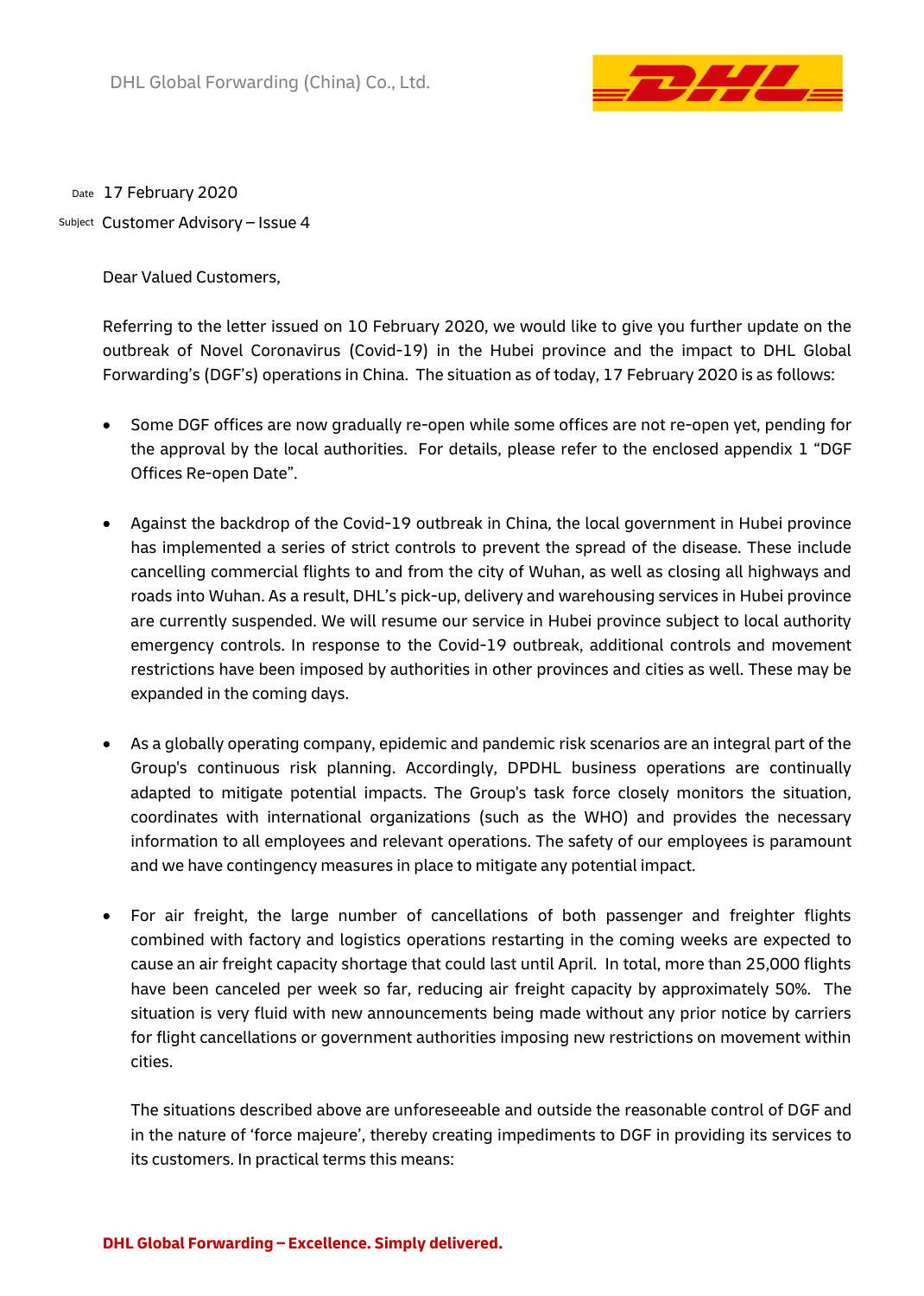

- o Because of the force majeure situation, DGF is not in a position to honor agreed contractual rates and transit times to and from China.
- $\circ$  Effective immediately, the rates and transit times for all shipments accepted for transportation to and/or from China need to be agreed on before shipment execution with either the shipper or the consignee. For shipments to be executed, the rates and surcharges need to be accepted unconditionally by the shipper or the consignee.
- $\circ$  Furthermore, contractual storage fees in China apply for all shipments up to 12 February 2020; after 12 February 2020 a fee of EUR 0.08 per kg per day (or CNY0.60 per kg per day) would be applied.

DGF is working closely with its carriers and other partners to identify transport shipments to and from China using alternative solutions such as charter flights, we secured dedicated roundtrip charter capacity for Europe-China-Europe and US-China-US. For charter flight schedule, please refer to the enclosed appendix 2 "DGF Charter Program". You may also reach out to your account manager or customer service representative to discuss the possibilities of delivering cargo to/from China using charter flights.

 For ocean freight, shipping lines have announced extensive blank sailing programs for their vessels until the end of February. About 82 trans-Pacific sailings have been canceled into March, taking out around 198,500 TEU off the market, while carriers have blanked around 54 sailings in total for trade between Asia and Europe, accordingly to Sea-Intelligence Maritime Consulting. DGF's space allocations with carriers are being impacted.

With the extended Lunar New Year holidays and concerns regarding the spread of the Covid-19, terminal operations and pick-up of inbound containers in China have been slow. Consequently, most reefer plugs at the yards of all container terminals in Shanghai, Ningbo and Tianjin (Xingang) are already being occupied. Carriers have to divert reefer cargo to other ports. To cover the additional costs, some of carriers have imposed the Port Congestion Surcharge (PCS) for reefer containers imported into Shanghai, Ningbo and Tianjin (Xingang) with effect immediately. For shipments that have been or will be rerouted, PCS will be calculated at the time of the reloading as soon as space is available on these terminals. If shipments are affected, we will inform our customers accordingly. Please understand that while we are trying our best to safeguard your cargo, all related costs will be billed to the consignee.

To support urgent shipments for our customers particularly cargo to US, we will extend our MMEX (Miami Multimodal Express) service – a regular weekly consolidation service export from SHA to LAX. This option is to serve China-US lane (Express FCL or Express LTL/FTL). For details, please reach out to your account manager.

With strict control for trucking across provinces & self-quarantine request to people return from their home town to the working place, there is severe shortage of truck drivers which leads to very limited trucking resource. The situation in Shanghai, Jiangsu, Zhejing and Anhui area is more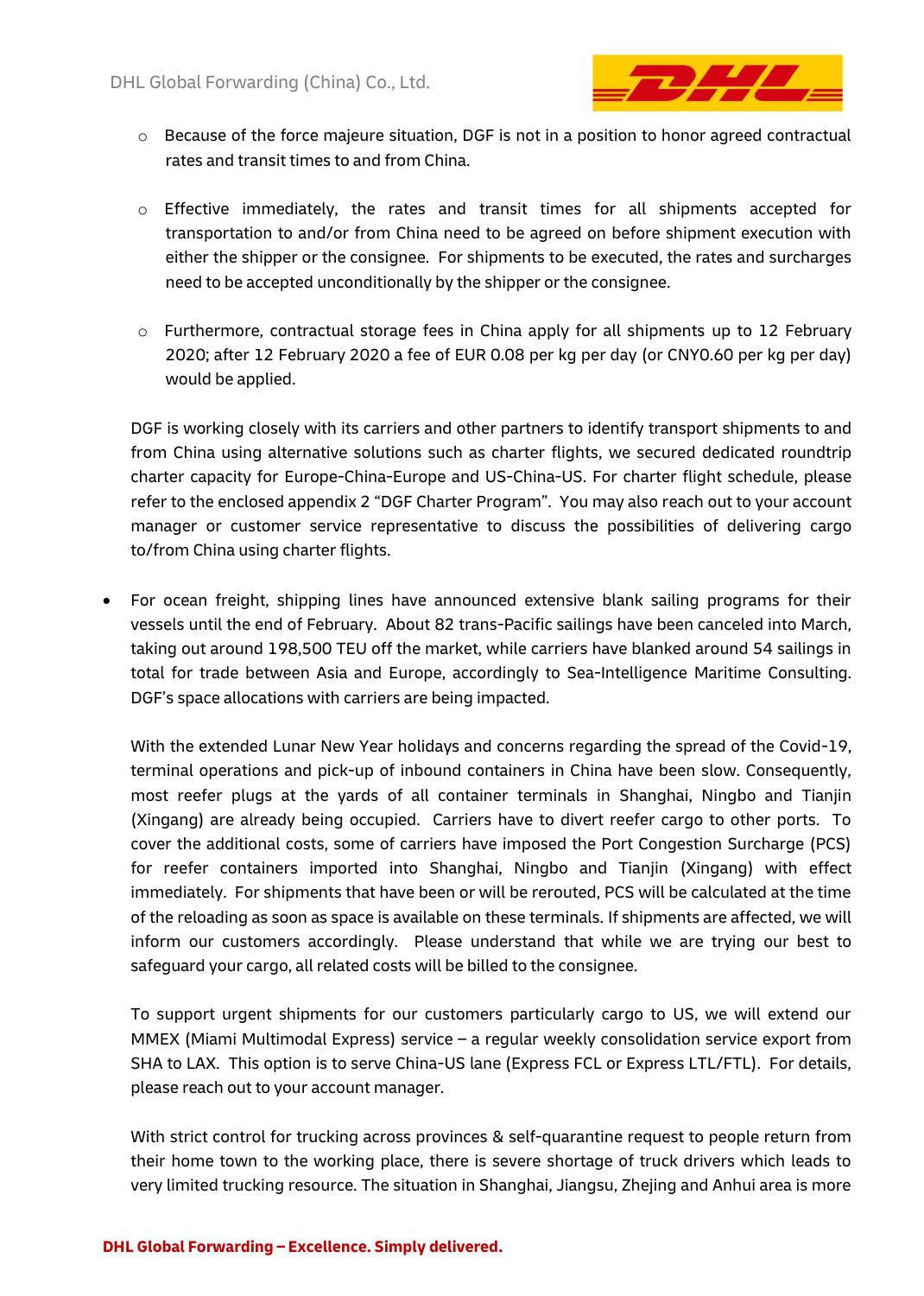

challenging. To manage this challenge, we now offer the barge solutions to Shanghai Waigaoqiao and Yangshan for customers in some cities of Anhui, Jiangsu and Zhejiang Province, with the transit time of 5 – 8 days. Please contact your account manager if you wish to use this option.

- Trucking availability has been reduced to 40% within the Shanghai city area, while capacity is been down to 10 percent from Shanghai to other cities as drivers reject trips to inland provinces to maximize the number of runs per day. No driver from outside Tianjin were reportedly allowed to enter the city, while only 10 percent of the local drivers were able to offer services. These developments have led to delays and a sharp increase in trucking prices. If shipments are affected, we will work closely with our customers to determine the best course of action in their specific case.
- There is so far no reports of DGF staff in China and Hong Kong becoming infected with Covid-19. The company has undertaken significant preventive and proactive measures during the period to ensure we best safeguard our employees' health and safety and continue to manage our day-today operations with little or no impact to our customers' shipments.

Please rest assured that we will keep you updated of any changes to the current situation. Should you need further information, any concerns and/or queries, please feel free to contact your account managers or customer service representatives.

Thank you for your understanding.

Yours faithfully

DHL Global Forwarding (China) Co Ltd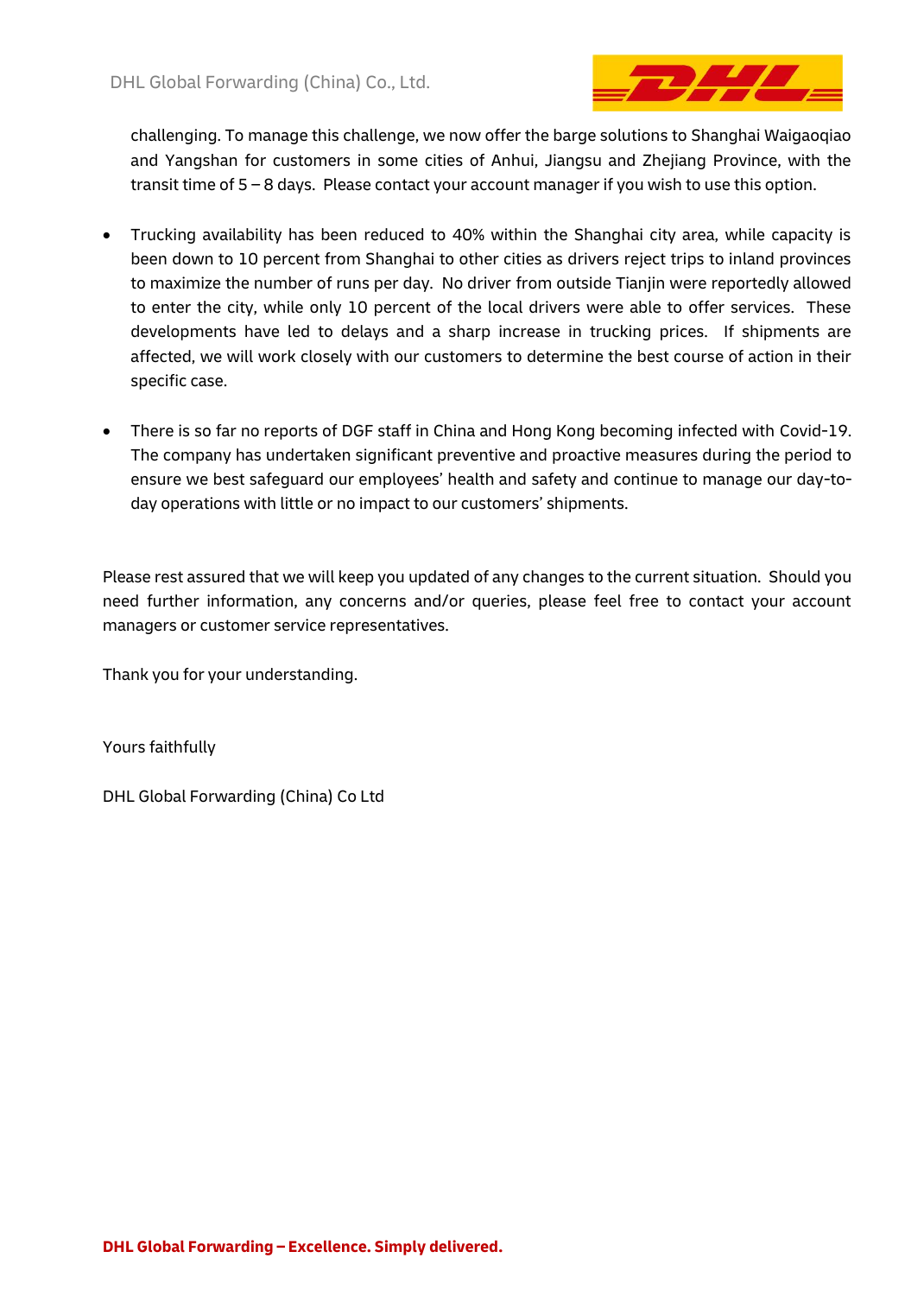

# **Appendix 1 – DGF Offices Re-open Date**

*Update on 17 February 2020 – 1:30pm*

| District                     | Office     | City        | DGF office Premise Entry Date<br>Approved by Local Authorities |
|------------------------------|------------|-------------|----------------------------------------------------------------|
| Shanghai District            | <b>SHA</b> | Shanghai    | 10-Feb-2020                                                    |
|                              | <b>SZX</b> | Shenzhen    | 17-Feb-2020                                                    |
|                              | <b>YTN</b> | Yantian     | 14-Feb-2020                                                    |
|                              | CAN        | Guangzhou   | 10-Feb-2020                                                    |
| South District               | <b>DGG</b> | Dongguan    | 17-Feb-2020                                                    |
|                              | <b>ZIS</b> | Zhongshan   | TBD, under application                                         |
|                              | <b>SWA</b> | Shantou     | 10-Feb-2020                                                    |
|                              | <b>HAK</b> | Haikou      | 10-Feb-2020                                                    |
|                              | <b>CTU</b> | Chengdu     | 10-Feb-2020                                                    |
|                              | <b>CKG</b> | Chongqing   | TBD, under application                                         |
|                              | <b>SIA</b> | Xi'an       | <b>TBD</b>                                                     |
| <b>Central West District</b> | CGO        | Zhengzhou   | <b>TBD</b>                                                     |
|                              | <b>LYA</b> | Luoyang     | 10-Feb-2020                                                    |
|                              | MIG        | Mianyang    | 10-Feb-2020                                                    |
|                              | <b>HFE</b> | Hefei       | TBD, under application                                         |
|                              | <b>HGH</b> | Hangzhou    | 12-Feb-2020                                                    |
|                              | <b>NKG</b> | Nanjing     | 17-Feb-2020                                                    |
| <b>East District</b>         | <b>NGB</b> | Ningbo      | 17-Feb-2020                                                    |
|                              | SZV        | Suzhou      | 11-Feb-2020                                                    |
|                              | <b>WUX</b> | Wuxi        | TBD, under application                                         |
|                              | <b>LYG</b> | Lianyungang | TBD, under application                                         |
|                              | <b>XUZ</b> | Xuzhou      | TBD, under application                                         |
|                              | <b>CSX</b> | Changsha    | 10-Feb-2020                                                    |
|                              | <b>FOC</b> | Fuzhou      | 10-Feb-2020                                                    |
|                              | <b>KHN</b> | Nanchang    | 18-Feb-2020                                                    |
|                              | <b>KMG</b> | Kunming     | 10-Feb-2020                                                    |
| South East District          | <b>NNG</b> | Nanning     | 17-Feb-2020                                                    |
|                              | <b>WUH</b> | Wuhan       | <b>TBD</b>                                                     |
|                              | <b>KWE</b> | Guiyang     | TBD, under application                                         |
|                              | XMN        | Xiamen      | 10-Feb-2020                                                    |
|                              | <b>BJS</b> | Beijing     | 10-Feb-2020                                                    |
|                              | CGQ        | Changchun   | 10-Feb-2020                                                    |
|                              | <b>DLC</b> | Dalian      | 10-Feb-2020                                                    |
|                              | <b>SHE</b> | Shenyang    | 10-Feb-2020                                                    |
| North District               | <b>TAO</b> | Qingdao     | 10-Feb-2020                                                    |
|                              | <b>TNA</b> | Jinan       | 10-Feb-2020                                                    |
|                              | <b>TSN</b> | Tianjin     | <b>TBD</b>                                                     |
|                              | <b>YNT</b> | Yantai      | 10-Feb-2020                                                    |